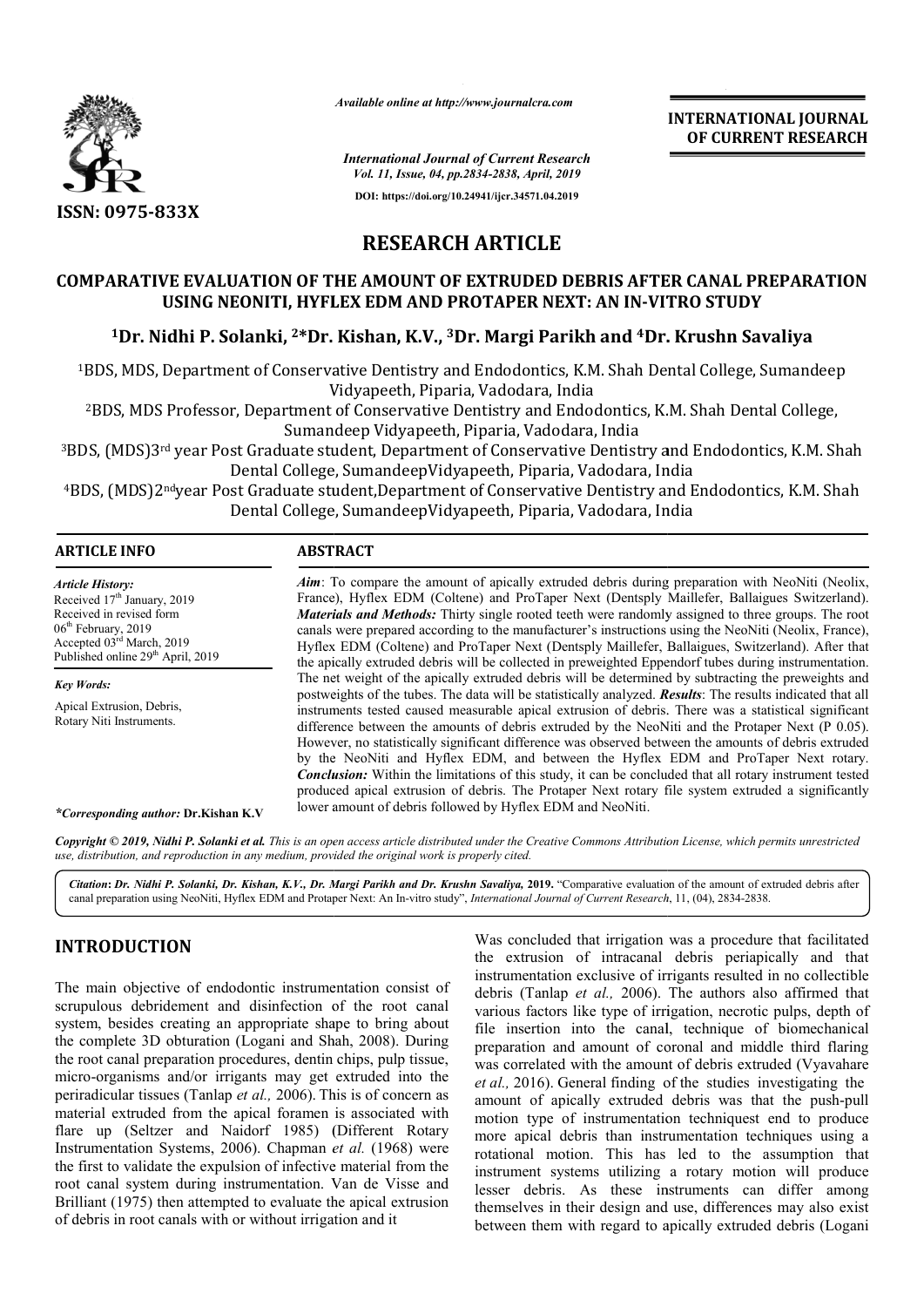and Shah, 2008). Technological advancements in rotary nickel titanium instruments have led to novel design concepts and easier and quicker techniques that conserve the original canal shape with significantly less iatrogenic error (Capar *et al.,*  2014). Recently, Neo Niti (Neolix, France) rotary instruments have been introduced. Its non-homothetic rectangular section along the blade enables a progressive flexibility to better negotiate the curves and respect the canal anatomy (Neo Niti brochure). Hyflex EDM (Coltene-Whaledent, allstetten, Switzerland) is another rotary file system recently introduced. They are made through an innovative manufacturing process called Electrical Discharge Machining using a controlled memory Niti wire. They have a symmetric cross-sectional design with 3 cutting edges. Unlike other instruments, distorted Hyflex instruments are able to recuperate their original shape after a sterilization procedure (Hyflex EDM Brochure). Protaper Next (Dentsply, Maillefer, Ballaigues, Switzerland) is a novel Niti file system. It has an off-centred, rectangular design, generating travelling waves of motion along the active part of the file. The superior performance of the Protaper Next system is caused by the new swaggering motion, which serves to minimize the engagement between dentine and the file, to enhance augering debris out of the canal (Ruddle *et al.,* 2013; Capar *et al.,* 2014). Each of these rotary file system is known to have its unique design features, variable taper and is based on different technology. So, the differences may also exist between them with regard to apically extruded debris. Investigations of apically extruded debris using these new Niti systems with different design features and kinematics are important for understanding how the differences affect debris extrusion. However, on screening the literature on various databases like Medline, Pubmed, EBSCO shows a very scare literature on the amount of apical debris extrusion after preparation with these new Niti rotary systems. So, the present study aims to compare the debris extrusion with NeoNiti, Hyflex EDM, and Protaper Next rotary file system.

## **MATERIALS AND METHODS**

Thirty freshly extracted human single rooted teeth, extracted for periodontal reasons will be collected from the Department of Oral and Maxillofacial Surgery. All the teeth will be disinfected by immersing the specimens in 0.5% Chloramine T solution for one week and then cleaned using ultrasonic scaler. Then the decoronation of the tooth structure will be done and the tooth will be randomly selected based on the flip coin method and will be divided into three groups as mentioned previously. After which access cavity will be prepared and working length will be established at 10X magnification using a surgical microscope (Labomed Microscope, USA) by inserting size 15 K-file to root canal terminus and subtracting 1 mm from this measurement. The debris collection apparatus was made according to the design described by Myers and Montgomery (Logani and Shah, 2008; Vyavahare *et al.,* 2016; Capar *et al.,* 2014; Tanalp and Gungor, 2014; Surakanti *et al.,*  2014; Kocak *et al.,* 2015; Ozsu *et al.,* 2014; Burklein and Schafer, 2012; Kocak *et al.,* 201). Eppendorf tubes were taken and weighed by electronic microbalance. Each individual tooth was held in a preweighed eppendorf tube which was fixed inside a glass vial through rubber plug. It was seen that no possible contact was made between the tube and the glass vial. The tube was vented with a 25 gauge needle to equalize the pressure inside and outside. Thereafter, Biomechanical preparation using hand files up to 20 k will be done and then

all the instruments were set into permanent rotation using X-SMART endomotor (Dentsply, Maillefer). For each file, the individual torque limit and rotational speed programmed in the file library of the motor were used. All the preparations were made by a single operator. The preparation sequences will be as follows:

- 1. **Group A:** Neo Niti file was used according to the manufacturer's instructions upto 40.04 till the working length.
- 2. **Group B:** Hyflex EDM instruments were used according to manufacturer's recommendations upto 40.04.
- 3. **Group C:** Pro Taper Next instruments were used according to the manufacturer's instructions by a gentle in-and out motion in the recommended sequence upto X4 (40.06) till the working length.

The instrumentation was done till the file rotated freely. The extruded debris and irrigant during preparation were collected in eppendrof tube. A total volume of 7 mL of distilled water was used in each root canal for irrigation. The 25 gauge irrigation needle was placed short of working length or slightly coronal to the point where resistance was encountered.

### **Collection and weighing of extruded debris**

After canal preparation, the eppendorf tube was removed from the glass vial. Then the tooth was separated from the tube and the root apex was washed off with 1 ml of distilled water that was collected in the same tube. All the eppendorf tubes were then incubated at 70°C for 5 days to allow the evaporation of moisture before weighing the dry debris (Vyavahare *et al.,*  2016; Kocak *et al.,* 2015; Ozsu *et al.,* 2014; Burklein and Schafer, 2012). For each eppendorf tube three consecutive measurements were taken on an electronic microbalance and the mean measurement for each tube was considered to be its weight. The weight of extruded debris in each tube was calculated by subtracting pre experiment weight of the tube from the weight of tube with dried debris. The mean weight of extruded debris was calculated for each group. The data were statistically analyzedusing Statistical Package for Social Science® 18Analysis was performed using F-test at a significance level of  $P < 0.05$ .

## **RESULTS**

The amount of apically extruded debris was calculated by subtracting the weight of the preweighed empty polyethylene vials from the weight of vials after instrumentation and collection of debris. The mean dry weights of extruded debris were analyzed statistically using SPSS software. The Paired sample T test and Post Hoc Tukey testwere applied to determine if significant differences existed among the groups (P 0.05). The results indicated that all instruments tested caused measurable apical extrusion of debris. A significant statistical difference was found between the amounts of debris extruded by the NeoNiti and the Protaper Next (P 0.05).On the other hand, no statistically significant difference was observed between the amounts of debris extruded by the NeoNiti and Hyflex EDM, and between the Hyflex EDM and ProTaper Next rotary files.( Table 1, 2& 3)

## **DISCUSSION**

The main aim of the present study was to evaluate and compare the amount of apically extruded debris with NeoNiti,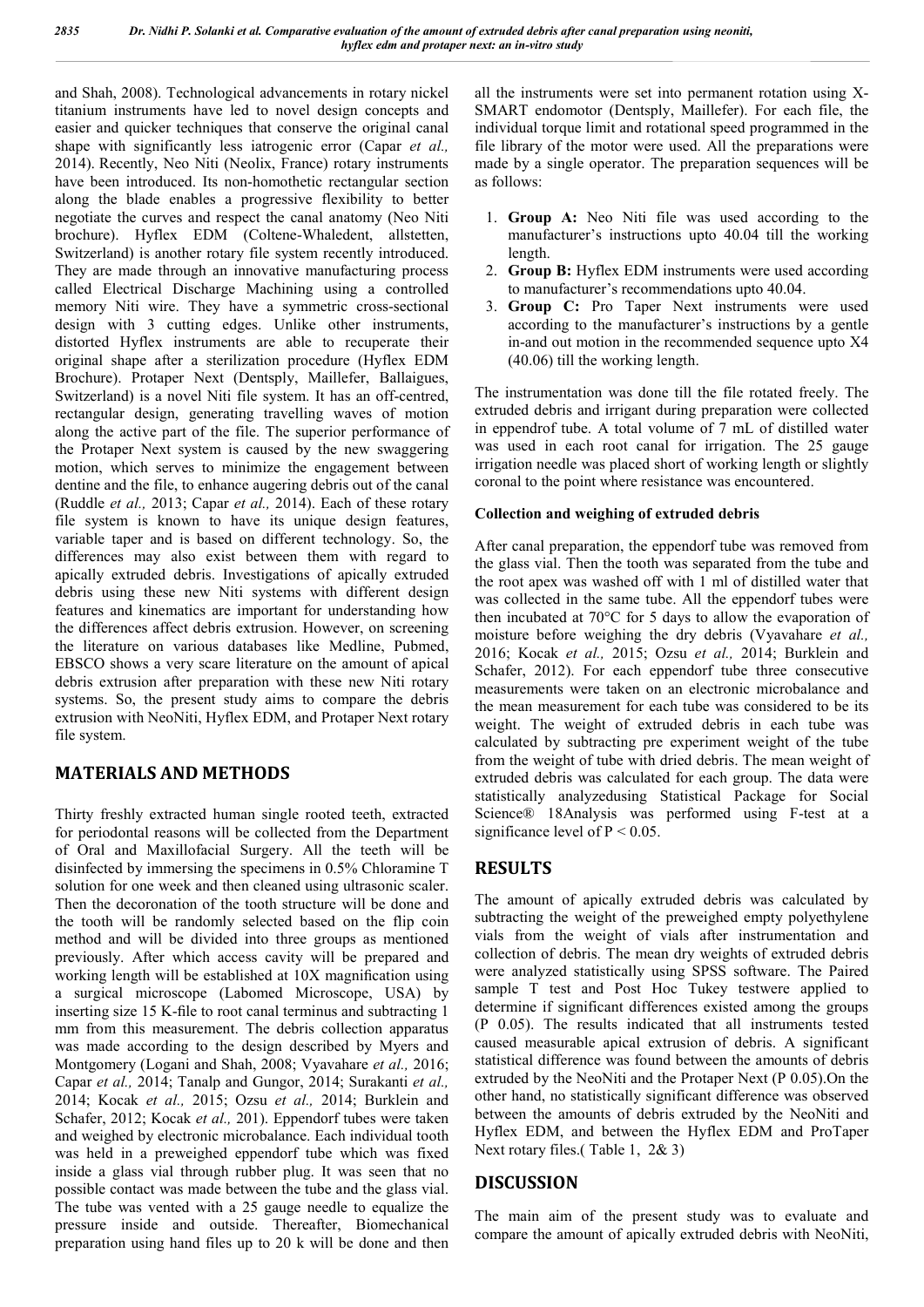Hyflex EDM and Protaper Next rotary file system. In our study, a single operator prepared all the canals to eliminate the interoperator variable. A standardized protocol given by Fairbourn et al 1987 was followed to increase the probability that the amount of apically extruded debris was a result of instrumentation and to decrease the number of variables involved (Fairbourn *et al.,* 1987). Teeth used in this study were selected to have a single canal and foramina and a closed mature apex. The teeth were decoronated, which helped to obtain a fixed and reliable reference point as well as an approximately similar working length of 14mm. Pulpal tissues were removed prior to instrumentation, making sure that the debris extruded was dentinal shaving and not pulpal remnants. The amount of irrigant used in all the three techniques was kept constant at 7 ml.

apical preparation increases the amount of debris extrusion (Tinaz *et al.,* 2005). The size of the master apical instrument was kept constant which corresponded to the same apical diameter. The results of this study demonstrate that all instruments tested caused a measureable apical extrusion of debris. It has been shown that the instrumentation technique and the pitch design of specific instruments (Elmsallati *et al.,*  2009) influence the amount of extruded debris (Elmsallati *et al.,* 2009). The kinematics, number of files, and instrument design are also important factors in determining the shaping characteristics of rotary systems (Capar *et al.,* 2014). The maximum mean extrusion of debris was seen with the NeoNiti (Neolix, France) rotary file system followed by Hyflex EDM and Protaper Next rotary file system.

**Table 1. Amount of apically extruded debris after the use of the different instruments**

|           |             | Mean   |    | <b>Std. Deviation</b> | <b>Std. Error Mean</b> | <b>Mean Difference</b> | P Value |
|-----------|-------------|--------|----|-----------------------|------------------------|------------------------|---------|
| $Group=1$ | Pre weight  | 0.7935 | 10 | 0.016                 | 0.005                  | 0.0024                 | < 0.001 |
|           | Post weight | 0.7959 | 10 | 0.015                 | 0.005                  |                        |         |
| $Group=2$ | Pre weight  | 0.7968 | 10 | 0.014                 | 0.005                  | 0.0017                 | < 0.001 |
|           | Post weight | 0.7985 | 10 | 0.015                 | 0.005                  |                        |         |
| $Group=3$ | Pre weight  | 0.8034 | 10 | 0.013                 | 0.004                  | 0.0008                 | 0.022   |
|           | Post weight | 0.8042 | 10 | 0.013                 | 0.004                  |                        |         |

| <b>Dependent Variable</b> | (I) GROUP | $(J)$ GROUP | Mean Difference (I-J) | <b>Std. Error</b> | <b>P VALUE</b> | 95% Confidence Interval |                    |
|---------------------------|-----------|-------------|-----------------------|-------------------|----------------|-------------------------|--------------------|
|                           |           |             |                       |                   |                | <b>Lower Bound</b>      | <b>Upper Bound</b> |
| Preweight                 |           |             | $-0.0033$             | 0.0064            | 0.864          | $-0.0191$               | 0.0125             |
|                           |           |             | $-0.0099$             | 0.0064            | 0.284          | $-0.0257$               | 0.0059             |
|                           |           |             | $-0.0066$             | 0.0064            | 0.563          | $-0.0224$               | 0.0092             |
| Post weight               |           |             | $-0.0026$             | 0.0064            | 0.914          | $-0.0185$               | 0.0133             |
|                           |           |             | $-0.0083$             | 0.0064            | 0.410          | $-0.0242$               | 0.0076             |
|                           |           |             | $-0.0057$             | 0.0064            | 0.652          | $-0.0216$               | 0.0102             |
| <b>Difference</b>         |           |             | 0.0007                | 0.0004            | 0.184          | $-0.0003$               | 0.0017             |
|                           |           |             | 0.0016                | 0.0004            | 0.001          | 0.0006                  | 0.0026             |
|                           |           |             | 0.0009                | 0.0004            | 0.068          | $-0.0001$               | 0.0019             |

**Table 2. Inter-group comparision of the amount of extruded debris**

Considering the need for accurate measurement, pure distilled water was chosen to reduce the chance of any particulate matter affecting the results. Sodium hypochlorite has the disadvantage of crystallization in the collection tube which affects the measurement of debris collection (Logani, 2008; Vyavahare *et al.,* 2016). The protocol suggested by Myers and Montgomery is an in vitro method which does not take into account the periapical tissue resistance while preparing the canal (Myers and Montgomery, 1991).



**Table 3. Graph showing the intergroup comparision of the amount of extruded debris**

In clinical situations, the periapical tissues act as a natural barrier to the extrusion of debris apically. The width of the apical constriction may affect the amount of apically extruded debris. Tinaz *et al.* reported that increase in the diameter of the This is in agreement with a previous in vitro study which compared the quantity of debris and irrigant extruded apically using Protaper Next system to a system consisting of Hyflex and Twisted rotary file system (Capar *et al.,* 2014). It can be spectaculated that Protaper Next fifth generation rotary file system having based on M-wire technology with a characteristic off-centred, rectangular design helps to auger the debris out of the canal rather than pushing it periapically. Also, the offset design generates a traveling mechanical wave of motion along the active portion of a file. This swaggering effect serves to minimize the engagement between the file and dentin compared to the action of a fixed tapered file with a centered mass of rotation. Reduced engagement limits undesirable taper lock, the screw effect, and the torque on any given file (Ruddle *et al.,* 2001; Ruddle *et al.,* 2013). A file with an offset design affords more cross-sectional space for enhanced cutting, loading, and augering debris out of a canal compared to a file with a centered mass and axis of rotation.

Many instruments break as a result of excessive intrablade debris packed between the cutting flutes over the active portion of a file. Importantly, an offset file design decreases the probability for laterally compacting debris and blocking root canal system anatomy. The ProTaper Next files (Dentsply Tulsa Dental Specialties) operate in continuous rotary motion, and their center of mass or center of rotation is positioned offcenter relative to the instrument's central axis of rotation. During rotation, the files of this design produce a mechanical wave of motion, which travels along the length of the working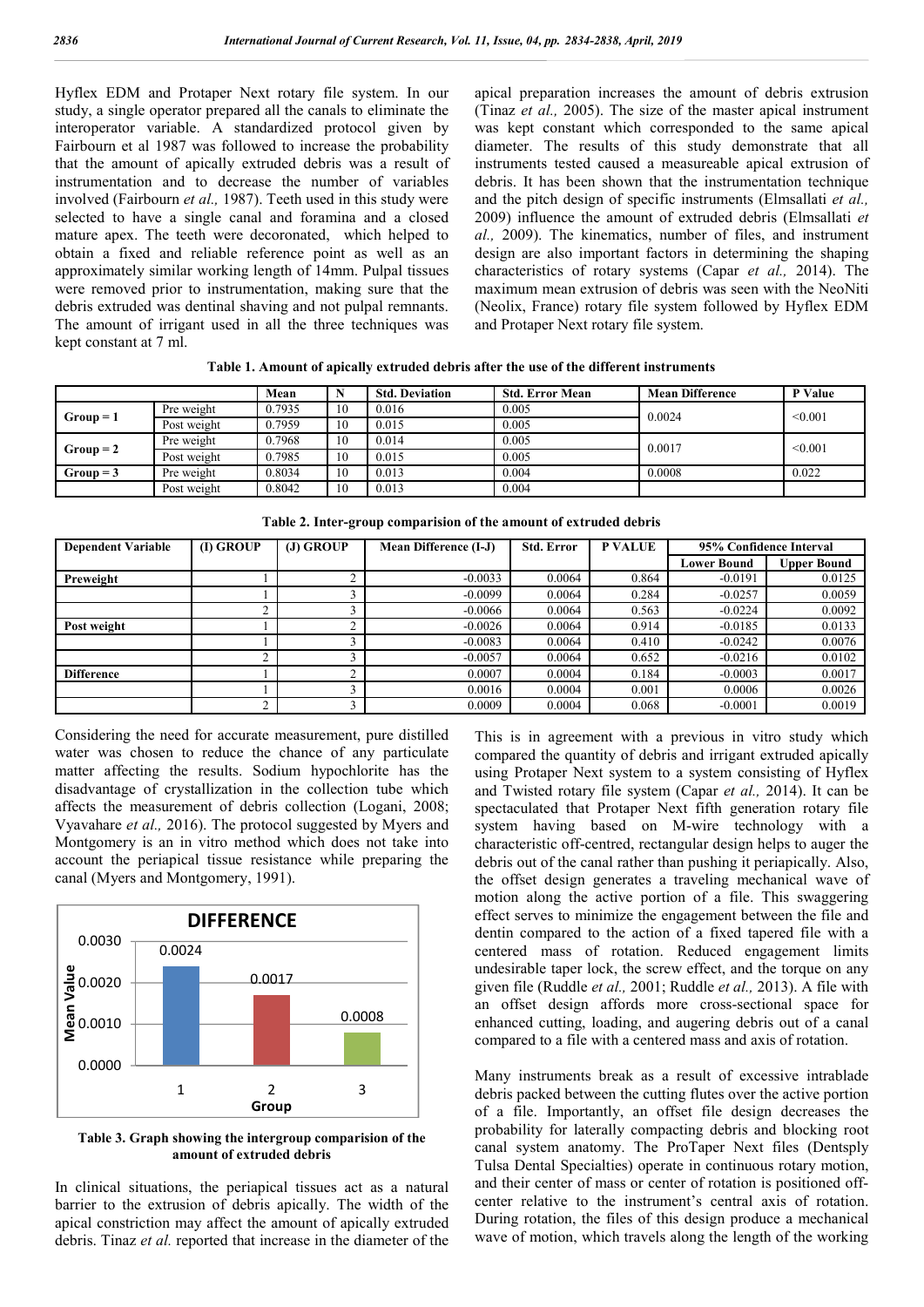part of the instrument, minimizing the contact between the file and dentin. According to the manufacturer, the offset design of this instrument also improves debris removal and flexibility in the working part of the file (Ruddle *et al.,* 2001; Ruddle *et al.,*  2013). The systems selected for assessment in this study were based on their close match in terms of tip size of the instruments used in different systems with the nature of the prepared root canals in which the final preparations of narrow and curved canals were standardized with #25 files (ProTaper Next X2 25.06) and those of large canals were standardized with #40 files (ProTaper Next X4 40.06). Hyflex EDM file systems are well known for its unwinding of spirals during root canal preparation (Burklein *et al.,* 2014). Elmsallati *et al.* (2009) compared apically extruded debris of the same instruments with short, medium and long pitch designs and showed that the short pitch design extruded less debris than the medium and long ones (Elmsallati *et al.,* 2009). The reason for the increased debris extrusion with the Hyflex system might be caused by this unwinding feature of the instruments. NeoNiti, recently introduced efficient rotary file system with a nonhomothetic rectangular cross section based on EDM technology is known to be quite similar to Hyflex EDM. It is assumed to have a slightly longer pitch design than Hyflex EDM and hence more extrusion of debris apically (Shah *et al.,*  2016). Results of this study can be extrapolated to clinical conditions, but with caution because the presence of periapical and pulpal tissue may show resistance to apical extrusion of debris in clinical conditions. Furthermore, measuring the amount of extruded debris in terms of its weight is not adequate enough to make a speculation concerning a mid-treatment flare-up. There may be other factors such as extruded irrigant, intracanal medication, virulence of bacteria and the host response that can trigger such a flare-up (Tanlap *et al.,* 2006). Results of this study indicate that practitioners should be aware about the extent of debris extrusion with each specific instrument system, which can probably be made the basis for selection of a particular instrument system. Restriction of the NeoNiti and Hyflex EDM rotary file to vital and less infected teeth is one possible measure that can be taken to prevent acute Flare-ups. Similarly, the ProTaper Next file system can be used for chronic, heavily infected canals and in teeth with resorbed apices due to the lower extrusion of apical debris.

#### **Conclusion**

Within the limitations of this study, it can be concluded that all rotary instrument tested produced apical extrusion of debris. The Protaper Next rotary file system extruded a significantly lower amount of debris followed by Hyflex EDM and NeoNiti. A clinical study on the incidence of post instrumentation pain with these three contemporary Niti rotary systems would probably give a better understanding and clinical extrapolation of the results of this In-vitro study.

## **REFERENCES**

- Burklein S, Borjes L, Schafer E. 2014. Comparision of preparation of curved root canals with Hyflex CM and Revo-S rotary nickel-titanium instruments. *Int Endod J.,* 47:470-6.
- Burklein S, Schafer E. 2012. Apically extruded debris with reciprocating single file and full sequence rotary instrumentation systems. *J Endod.,* 38:850-52.
- Capar ID, Arslan H, Akcay M, Ertas H. 2014. An In Vitro Comparison of Apically Extruded Debris and Instrumentation times with ProTaper Universal, ProTaper Next, Twisted File Adaptive, and HyFlex Instruments. *J Endod.,* 40:1638–1641.
- Elmsallati EA, Wadachi R, Suda H. 2009. Extrusion of debris after use of rotary nickel-titanium files with different pitch: a pilot study. *Aust Endod J.,* 35:65−9.
- Er K, Sumer Z. 2005. Akpinar.Apical extrusion of intracanal bacteria following use of two engine driven instrumentation techniques. *Int endod J.,* 38,871-76.
- Fairbourn DR, McWalter GM, Montgomery S. 1987. The effect of four preparation techniques on the amount of apically extruded debris. *J Endod.,* 13:102-8.
- Kocak MM, Cicek E, Kocak S, Saglam BC, Yılmaz N. 2015. Apical extrusion of debris using ProTaper Universal and ProTaper Next rotary systems. *Int Endod J.,* 48(3):283-6.
- Kocak S, Kocak MM, Saglam BC, Turker SA, Sagsen B, Er Ö. 2013. Apical extrusion of debris using self-adjusting file, reciprocating single-file, and 2 rotary instrumentation systems. *J Endod.,* 39:1278-80.
- Logani A, Shah N. 2008. Apically extruded debris with three contemporary Ni-Ti instrumentation systems: An ex vivo comparative study. *J Dent Res.,* 19:182-5.
- Myers GL, Montgomery S. 1991. A comparison of weights of debris extruded apically by conventional filing and Canal Master techniques. *J Endod.,* 17:275–9.
- Ozsu D, Karatas E, Arslan H, Topcu MC. 2014. Quantitative evaluation of apically extruded debris during root canal instrumentation with ProTaper Universal, ProTaper Next, WaveOne, and self-adjusting file systems. *Eur J Dent.,* 8:504-8.
- Ruddle CJ, Machtou P, West JD. 2013. The shaping movement: fifth generation technology. *Dent Today,* 32:96–9.
- Ruddle CJ. 2001. The protaper endodontic system: geometries, features and guidelines for use. Dent Today, 20:60-7
- Shah SJ, Borkar AC, Vishwajit B. 2016. Apical Extrusion of Debris And Irrigant Using Neolix And One-Shape Rotary Systems: A Comparative Study. *Int J Recent Sci Res.,* 7:11325-11327.
- Surakanti JR, Venkata RP, Vemisetty HK, Dandolu RK, Jaya NM, Thota S. 2014. Comparative evaluation of apically extruded debris during root canal preparation using ProTaper™, Hyflex™ and Waveone™ rotary systems. *J Conserv Dent.,* 17:129-32.
- Tanalp J, Gungor T. 2014. Apical extrusion of debris: a literature review of an inherent occurrence during root canal treatment. *Int Endod J.,* 47(3):211-21.
- Tanlap J, Kaptan F, Sert S,Kayahan B, Bayirl G. 2006. Quantitative evaluation of the amount of apically extruded debris using 3 different rotary instrumentation systems. *Oral Surg Oral Med Oral pathol Oral Radiol Endod.,*  101:250-7.
- Tasdemir T, Er K, Çelik D, Aydemir H. 2010. An in vitro comparison of apically extruded debris using three rotary nickel-titanium instruments. *J Dent Sci.,* 5(3):121−125.
- Tinaz AC, Alacam T, Uzun O, Maden M, Kayaoglu G. 2005. The effect of disruption of apical constriction on periapical extrusion. *J Endod.,* 31:533−5.
- Vyavahare NK, Raghavendra SS, Desai NN. 2016. Comparative evaluation of apically extruded debris with V-